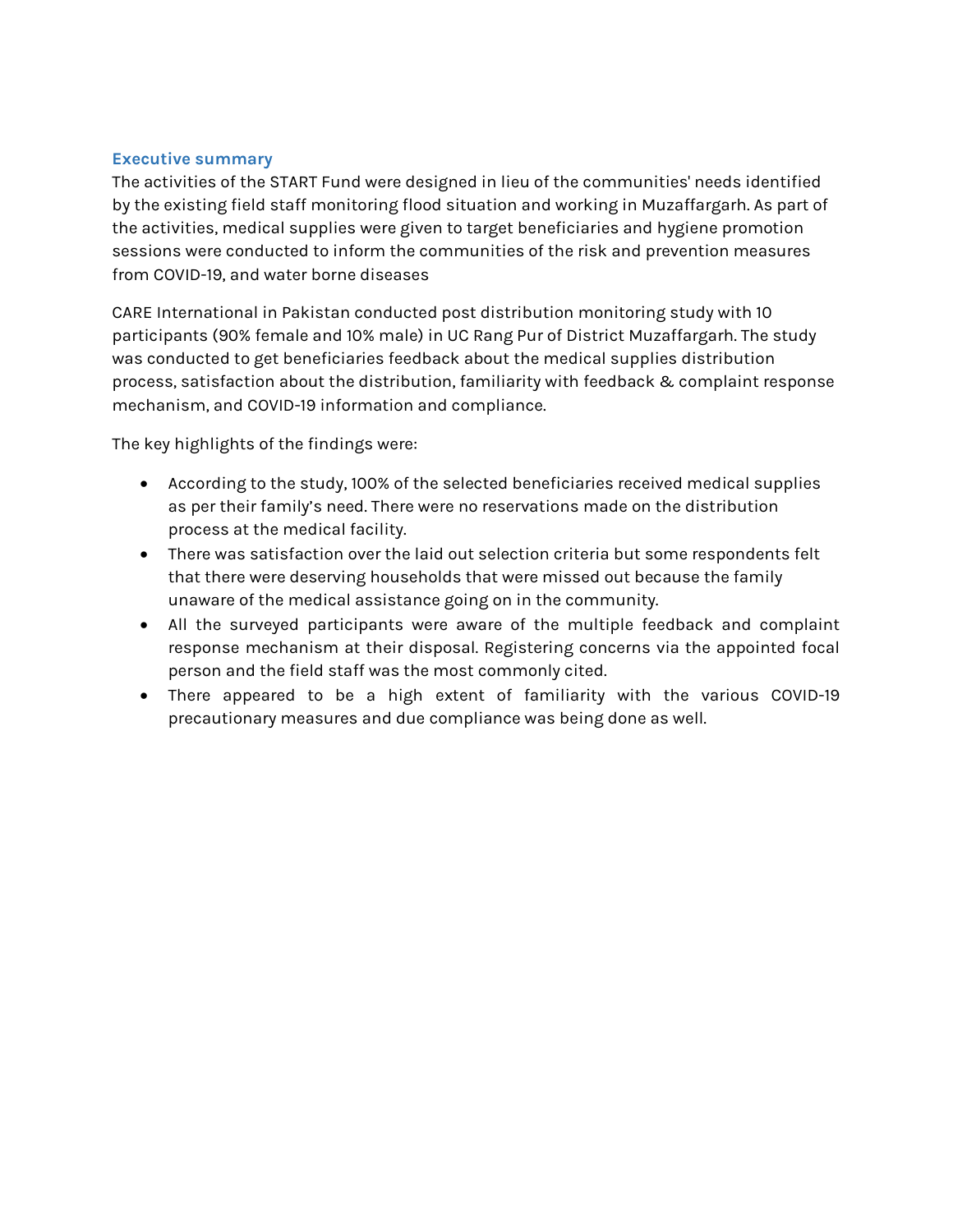# PDM study findings

## Demography

Post distribution monitoring questionnaire was conducted by the IP staff members with ten community members the union council of Rang Pur of District Muzaffargarh. Gender composition of the sampled participants included 90% female and 10% male with an age range from 30 years – 59 years. The average family size was reported to be 7.2 individuals (minimum 4, maximum 13 people).



Figure 1: Gender disaggregation of study participants

## Distribution process

The type of medicines and the associated quantities supplied to the community varied according to the need of the individual household. A complete list of all the medicines kept for distribution is attached as an annex.

According to the questionnaire findings, 100% of the beneficiaries received adequate information in advance about the type of medicines available and its collection process from the medical health facility located at Sammti Dera. All the participants quoted the distribution process to be convenient and the beneficiaries did not face any difficulty while receiving the medical supplies. Additionally, the participants quoted that a good treatment shown by the staff of the medical facility towards the beneficiaries at the distribution site. 90%<br>
Figure 1: Gender disaggregation of study participants<br>
sess<br>
sines and the associated quantities supplied to the community varied<br>
eneed of the individual household. A complete list of all the medicines kept<br>
attached



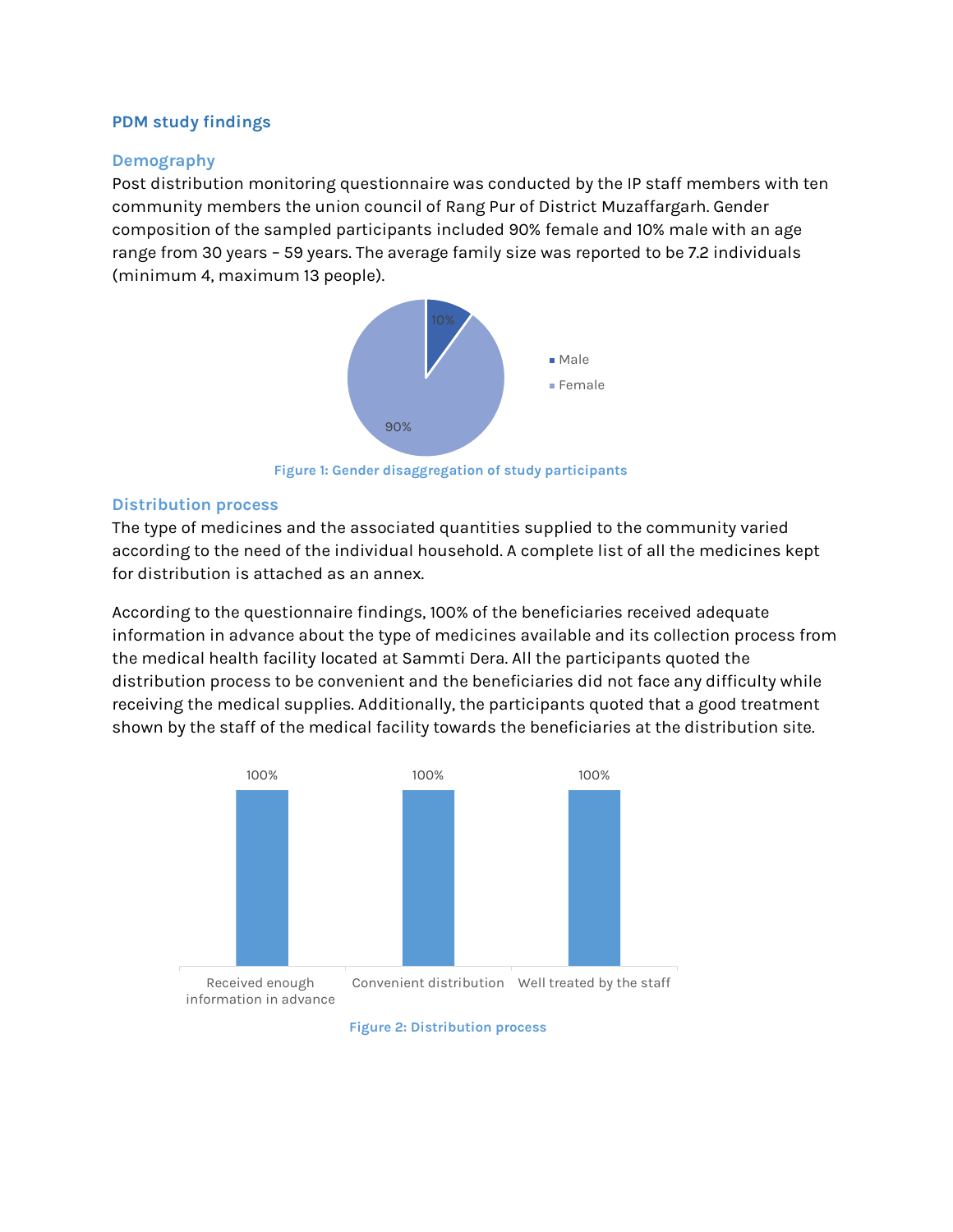#### Beneficiaries selection process

All the selected participants expressed full satisfaction over the selection process of the project beneficiaries. However, when the participants were asked whether there were households in the community which could have benefited from the project but were missed, 80% of them said yes. The reason they were missed out was primarily due to lack of awareness of such an assistance program going on in the community.

## Feedback Complaint Response Mechanism (FCRM)

The questionnaire results show that 100% of the respondents were aware of the feedback and complaint mechanism. The awareness with the feedback and complaint mechanism tools was reflected in varied responses. Around 50% of the participants were aware of providing feedback and complaint to project staff through the focal person and 50% were aware of providing their feedback via the field staff. No other channels of FCRM were quoted.

There were 20% participants who made use of the FCRM platform to register complaint/ feedback and they received a response in a satisfactory, timely manner. When asked about any additional feedback all of them were appreciative of the mobile medical services provided in their community.

# Information sources of COVID-19

Every participant responded to having received information about COVID-19 primarily via two sources – TV (90%) and the community sessions (60%), a majority was familiar with receiving information from both the sources. A small percentage (30%) also got their information through radio channels. It is worthy to note that IEC material did not have any outreach for the participants sampled.

# COVID-19: knowledge of precautionary measures vs the practice of precautionary measures

The participants were assessed on their knowledge and associated practice of the various COVID-19 precautionary measures known to them. The questionnaire findings suggest a high level of familiarity with the various COVID-19 measures. Apart from the measure, stay at



Figure 3: COVID-19: knowledge of precautionary measures vs the practice of precautionary measures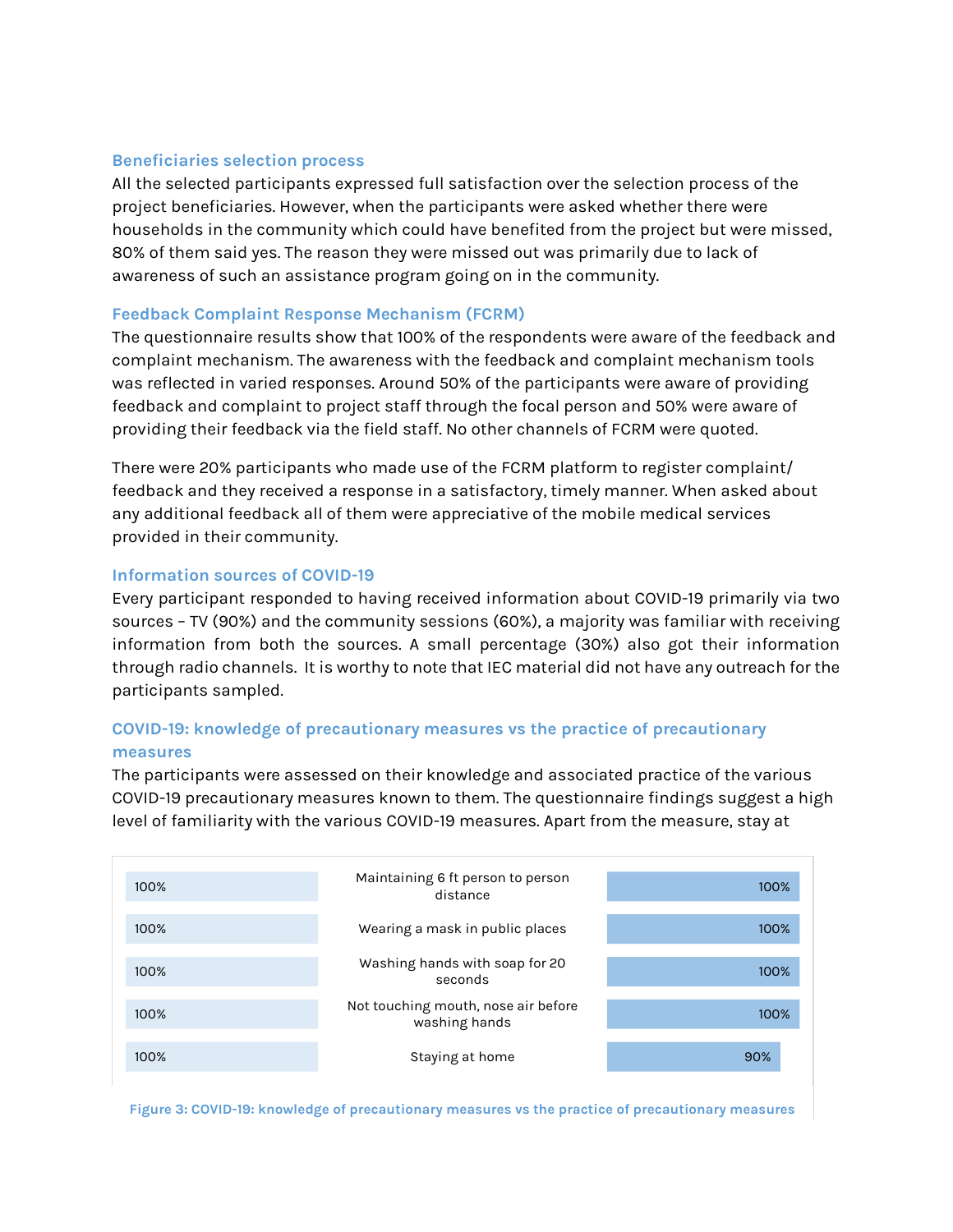home, the participants reported compliance with all the COVID-19 precautions known to them.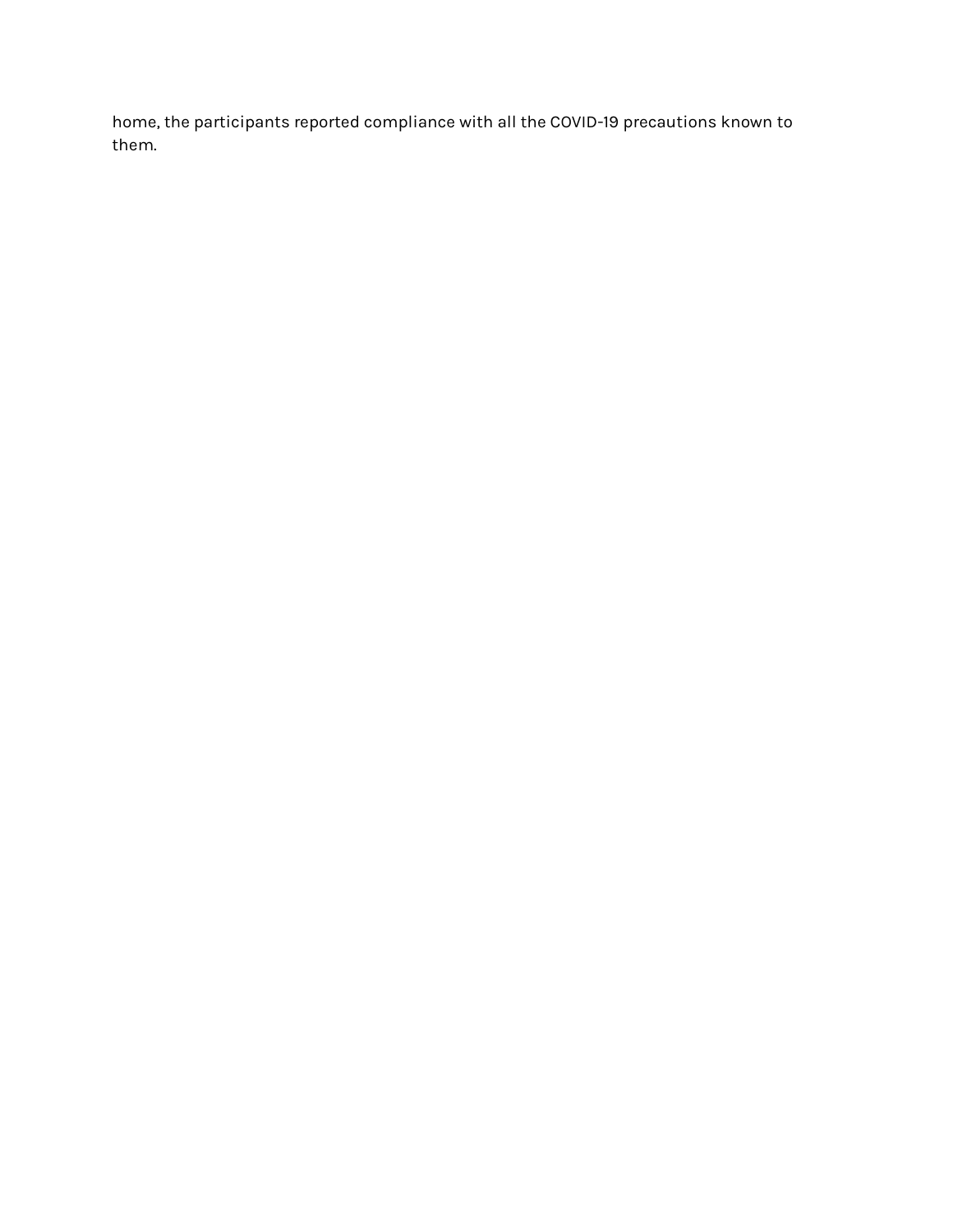# Annex List of medical supplies

 $\overline{\phantom{a}}$ 

|                                                                                                                       |                                                       | Date               |             |                                                |  |
|-----------------------------------------------------------------------------------------------------------------------|-------------------------------------------------------|--------------------|-------------|------------------------------------------------|--|
| Plot No.158 Off M9 Khi-Hyd Motorway Gadap Road Adjac,<br>Karachi, Pakistan.<br>Office: Phone: 021-34532804, 034527698 |                                                       | Project/Program    |             | 16.09.2020<br><b>ORC</b> Care<br>International |  |
|                                                                                                                       | Fax: 021-34559252<br>Website: http://www.hands.org.pk | Name               | Majid Ali   |                                                |  |
|                                                                                                                       | www.hands.org.pk/tracking                             | <b>DISTRICT</b>    |             | Muzaffargarh                                   |  |
| S.NO                                                                                                                  | <b>ITEM</b>                                           | <b>DESCRIPTION</b> | <b>UNIT</b> | <b>QTY</b>                                     |  |
| $\mathbf{1}$                                                                                                          | Tab. Amoxicillin Dispersable                          |                    | tablet      | 10000                                          |  |
| $\overline{2}$                                                                                                        | Cap. Amoxicillin 500mg                                |                    | cap         | 10000                                          |  |
| 3                                                                                                                     | Tab. Diclofenic 50mg                                  |                    | tablet      | 1000                                           |  |
| 4                                                                                                                     | Inj. Diclofenic 75 mg                                 |                    | vail        | 100                                            |  |
| 5                                                                                                                     | Syp. Mefinimc acid 60ml                               |                    | bottle      | 500                                            |  |
| 6                                                                                                                     | Disposible gloves (polythene)                         |                    | pkt         | 5                                              |  |
| 7                                                                                                                     | Inj. Dexamethasone                                    |                    | vail        | 100                                            |  |
| 8                                                                                                                     | Inj. Magnesium Sulphate10ml                           |                    | vail        | 10                                             |  |
| 9                                                                                                                     | Tab. Metronidazole 400mg                              |                    | tablet      | 1000                                           |  |
| 10                                                                                                                    | Tab. Paracetamol 500mg                                |                    | tablet      | 5000                                           |  |
| 11                                                                                                                    | ORS                                                   |                    | sache       | 785                                            |  |
| 12                                                                                                                    | Syp. Salbutamol                                       |                    | bottle      | 200                                            |  |
| 13                                                                                                                    | Inj. Dextrose-Saline 500ml                            |                    | vail        | 100                                            |  |
| 14                                                                                                                    | Inj.Dextrose 5% water 500ml                           |                    | vail        | 100                                            |  |
| 15                                                                                                                    | Tab. Ferrous Sulphate                                 |                    | tablet      | 1000                                           |  |
| 16                                                                                                                    | Tab. Folic Acid                                       |                    | tablet      | 3000                                           |  |
| 17                                                                                                                    | Tab. Zinc Dispersable                                 |                    | tablet      | 2080                                           |  |
| 18                                                                                                                    | Tab. Misoprostol                                      |                    | tablet      | 100                                            |  |
| 19                                                                                                                    | Tab. Chlorphenaramine Maleate                         |                    | tablet      | 2000                                           |  |
| 20                                                                                                                    | Tab. Mefenemic Acid 250mg                             |                    | tablet      | 2000                                           |  |
| 21                                                                                                                    | Inj. Medroxyprogestrone                               |                    | vail        | 100                                            |  |
| 22                                                                                                                    | Syp. Ammonium Chloride 60ml                           |                    | bottle      | 200                                            |  |
| 23                                                                                                                    | Tab. Famotidine 20mg                                  |                    | tablet      | 500                                            |  |

 $A^{1.3}_{16|0|10^{10}}$ 

V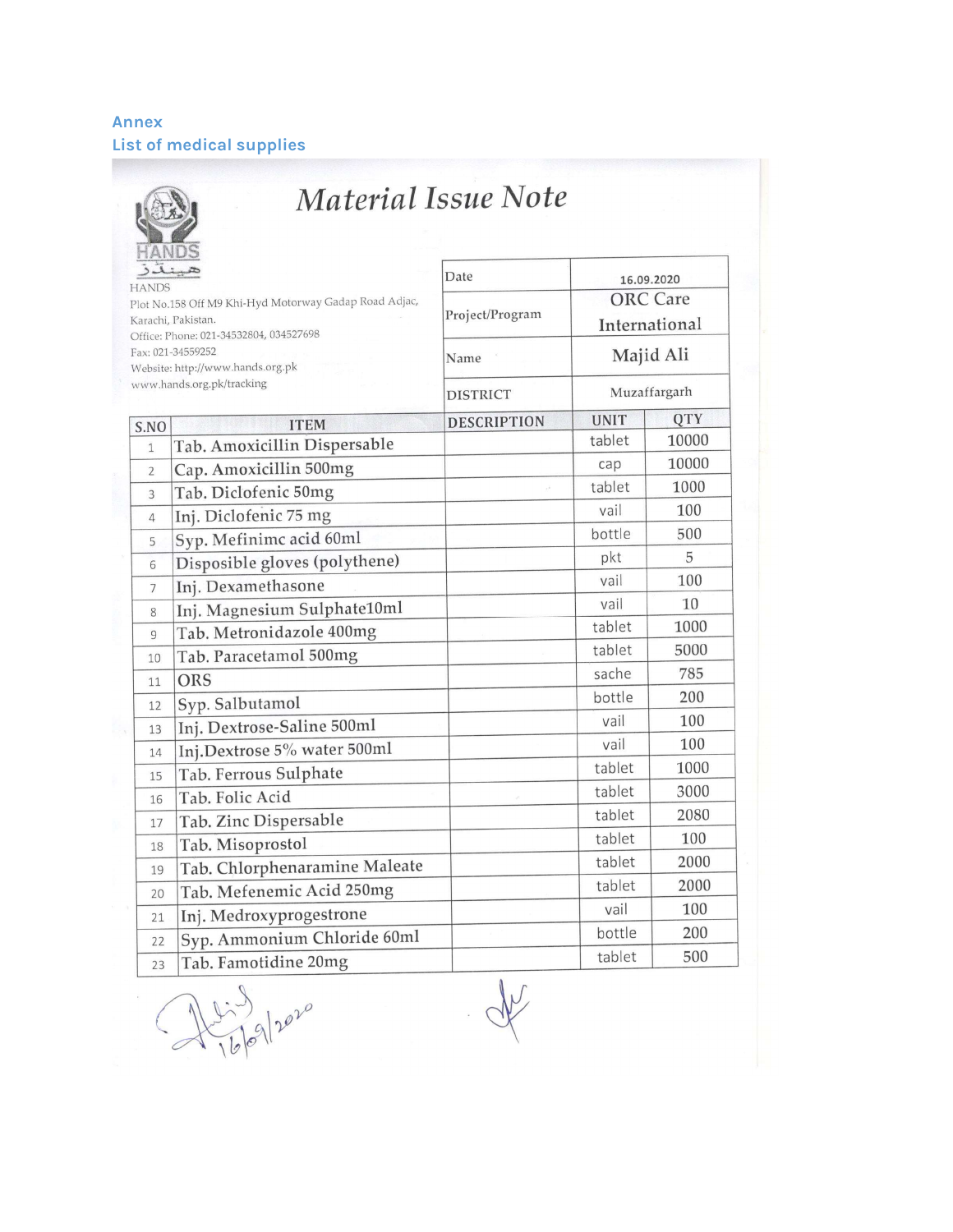| ab. Ciprofloxacin 250mg          | tablet | 1000         |
|----------------------------------|--------|--------------|
|                                  | pad    | 10           |
| OPD Slip                         | tablet | 500          |
| Tab. Drotaverine                 | tablet | 300          |
| <b>Tab Metformin</b><br>27       | tablet | 200          |
| Tab. Methyldopa<br>28            | bottle | 200          |
| <b>Salbutamol Solution</b><br>29 | sache  | 900          |
| Calcee<br>30                     | pkt    | 4            |
| Cotton Bandages 4'<br>31         | pcs    | $\mathbf{1}$ |
| <b>BP</b> Appratus<br>32         | pcs    | 1000         |
| Disposible Syringes 3cc<br>33    | vail   | 100          |
| Inj. Xylocain 2% Plain<br>34     | bottle | 300          |
| Syp. B Complex<br>35             |        | 50           |
| Cotton Wool 500gm<br>36          | pcs    |              |
| Drip set<br>37                   | pcs    | 100          |

 $\mathcal{O}$ Issued by

Received by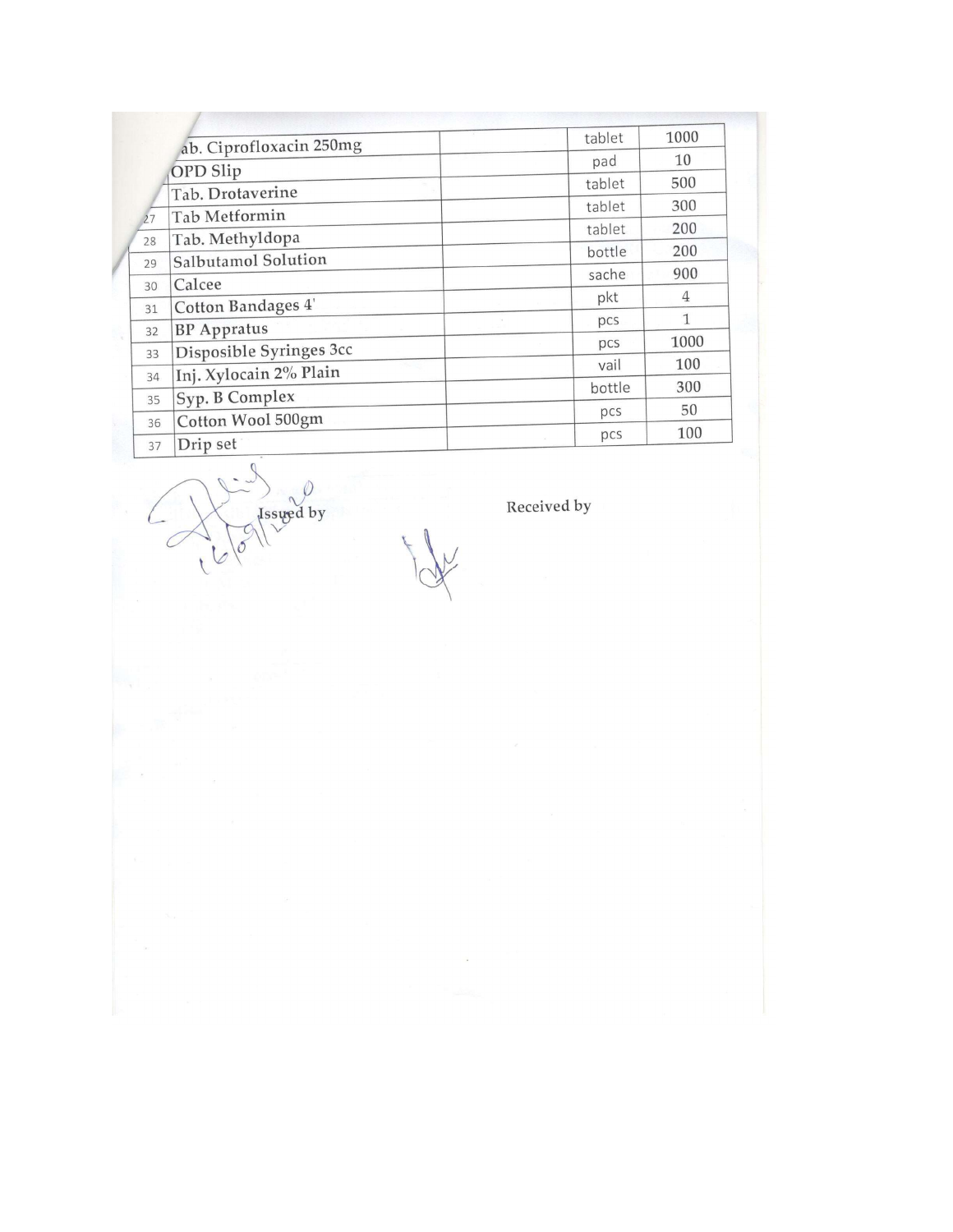# Post Distribution Monitoring Tools – Mobile medical services. START Fund COVID-19 Emergency Response Project, District Muzaffargarh.

Purpose: The purpose of this tool is to solicit beneficiary feedback in a systematic way on the usefulness (quality, quantity, relevancy and utilization etc.) of the Food Package/Kit.

Instructions: The list of HH to participate in the PDM will be pre-selected from the list of HHs who received Food Package. The interview will be preferably conducted with male or female head or other adult person in the HH. Please introduce yourself and purpose of the data collection and inform the respondent that the information will be kept confidential and will only be used to improve future programming. Obtain the willingness of respondent before proceeding to the interview questions.

| <b>Willingness:</b> Are you willing to participate in the survey? (The survey will take   Yes | No. |
|-----------------------------------------------------------------------------------------------|-----|
| 20-25 minutes)                                                                                |     |
|                                                                                               |     |

| <b>Staff Name</b> | Designation | <b>Date of Visit</b> |  |
|-------------------|-------------|----------------------|--|
|                   |             |                      |  |

## General Information of Respondent:

| Name:               |                 | Village:             |  |
|---------------------|-----------------|----------------------|--|
| Gender:             | □Male<br>Female | <b>Union Council</b> |  |
| <b>Family Size:</b> |                 | <b>Tehsil</b>        |  |
| Age:                |                 |                      |  |

## Beneficiary Feedback:

|           | A-Utilization:                                            |                                 |  |  |
|-----------|-----------------------------------------------------------|---------------------------------|--|--|
| S         | Question                                                  | Options                         |  |  |
| $\bullet$ |                                                           |                                 |  |  |
| #         |                                                           |                                 |  |  |
|           | Did beneficiary family receive mobile medical assistance? | Yes                             |  |  |
|           |                                                           | $\overline{\phantom{a}}$ No     |  |  |
|           |                                                           | $\sqrt{\frac{1}{1}}$ Don't know |  |  |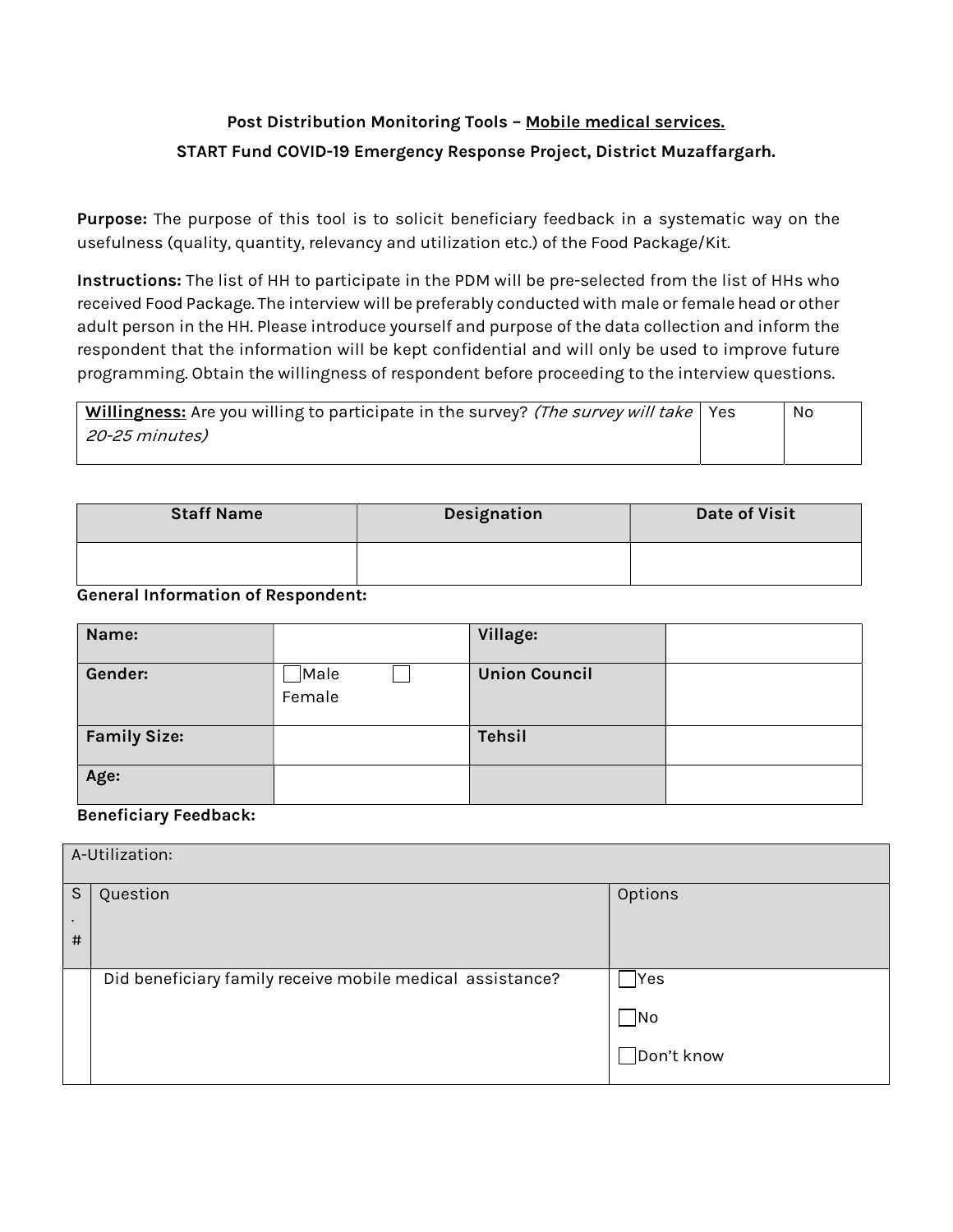| When did you receive the medical assistance?                 |                              |                     |                                |     |         |
|--------------------------------------------------------------|------------------------------|---------------------|--------------------------------|-----|---------|
| Please confirm the items and                                 | <b>Medicines Description</b> |                     | Qty                            | Y/N | Comment |
| quantity of each item.                                       |                              |                     |                                |     |         |
| Note: Numerator has to ask<br>about each item and the        |                              |                     |                                |     |         |
| quantity.                                                    |                              |                     |                                |     |         |
|                                                              |                              |                     |                                |     |         |
|                                                              |                              |                     |                                |     |         |
|                                                              |                              |                     |                                |     |         |
|                                                              |                              |                     |                                |     |         |
|                                                              |                              |                     |                                |     |         |
|                                                              |                              |                     |                                |     |         |
|                                                              |                              |                     |                                |     |         |
|                                                              |                              |                     |                                |     |         |
|                                                              |                              |                     |                                |     |         |
|                                                              |                              |                     |                                |     |         |
|                                                              |                              |                     |                                |     |         |
|                                                              |                              |                     |                                |     |         |
| Distribution Process:                                        |                              |                     |                                |     |         |
| Did you receive enough information in advance                |                              | Type of Information |                                |     | Y/N     |
| about;                                                       |                              | Medicines           |                                |     |         |
| Note: Please ask about each type of information              |                              | Quantity medicines  |                                |     |         |
| and mark accordingly.                                        |                              |                     | Date and time of the visit to  |     |         |
|                                                              |                              | the doctor          |                                |     |         |
| Did you get check from doctor and provided with medicines at |                              |                     | Yes                            |     |         |
| your mohalla/village &UC?                                    |                              |                     | No<br>$\overline{\phantom{a}}$ |     |         |
|                                                              |                              |                     |                                |     |         |
| If no, Where from you get the medical health facility?       |                              |                     |                                |     |         |
| Was the mobile clinical process convenient for you?          |                              |                     | $\exists$ Yes                  |     | No      |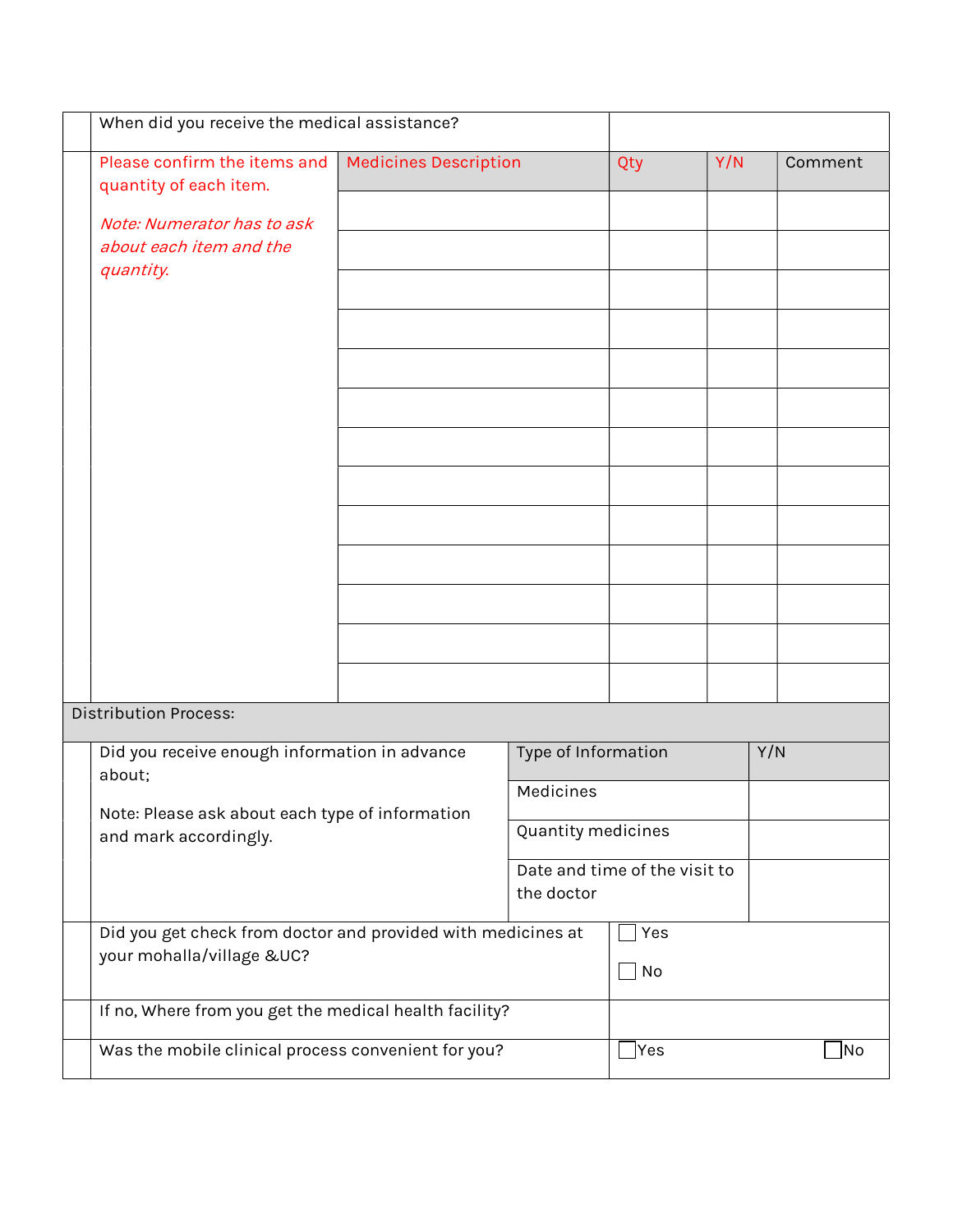|                    | If no, why?                                                  |  | Wait was for too long to get              |  |
|--------------------|--------------------------------------------------------------|--|-------------------------------------------|--|
|                    |                                                              |  | the number from doctor?                   |  |
|                    |                                                              |  | Others                                    |  |
|                    |                                                              |  |                                           |  |
|                    | Did the staff/doctor treat you well?                         |  | $\gamma$ es<br>No                         |  |
|                    | If no, please specify.                                       |  | Harsh behaviour                           |  |
|                    |                                                              |  | $\Box$ Not providing enough               |  |
|                    |                                                              |  | information                               |  |
|                    |                                                              |  | $\rfloor$ Wait for too long               |  |
|                    |                                                              |  | Other (specify)                           |  |
|                    |                                                              |  |                                           |  |
|                    | Targeting:                                                   |  |                                           |  |
|                    | Are you satisfied with the beneficiary selection process for |  | Yes<br> No                                |  |
|                    | medical assistance?                                          |  |                                           |  |
|                    | If no, why you are not satisfied?                            |  | Selection is not fair                     |  |
|                    |                                                              |  | Deserving people are missed               |  |
|                    |                                                              |  | Criteria were strict                      |  |
|                    |                                                              |  | Other                                     |  |
|                    | Were there households in your community who could have       |  | ∏Yes<br>No                                |  |
|                    | benefited but were missed?                                   |  |                                           |  |
|                    | In your opinion, why were they missed?                       |  | Due to strict criteria                    |  |
|                    |                                                              |  |                                           |  |
|                    |                                                              |  | Due to inappropriate registration process |  |
|                    | Other (specify)                                              |  |                                           |  |
|                    |                                                              |  |                                           |  |
|                    |                                                              |  |                                           |  |
|                    |                                                              |  |                                           |  |
|                    |                                                              |  |                                           |  |
| Feedback Mechanism |                                                              |  |                                           |  |
|                    | Feedback Complaint Response Mechanism (FCRM):                |  |                                           |  |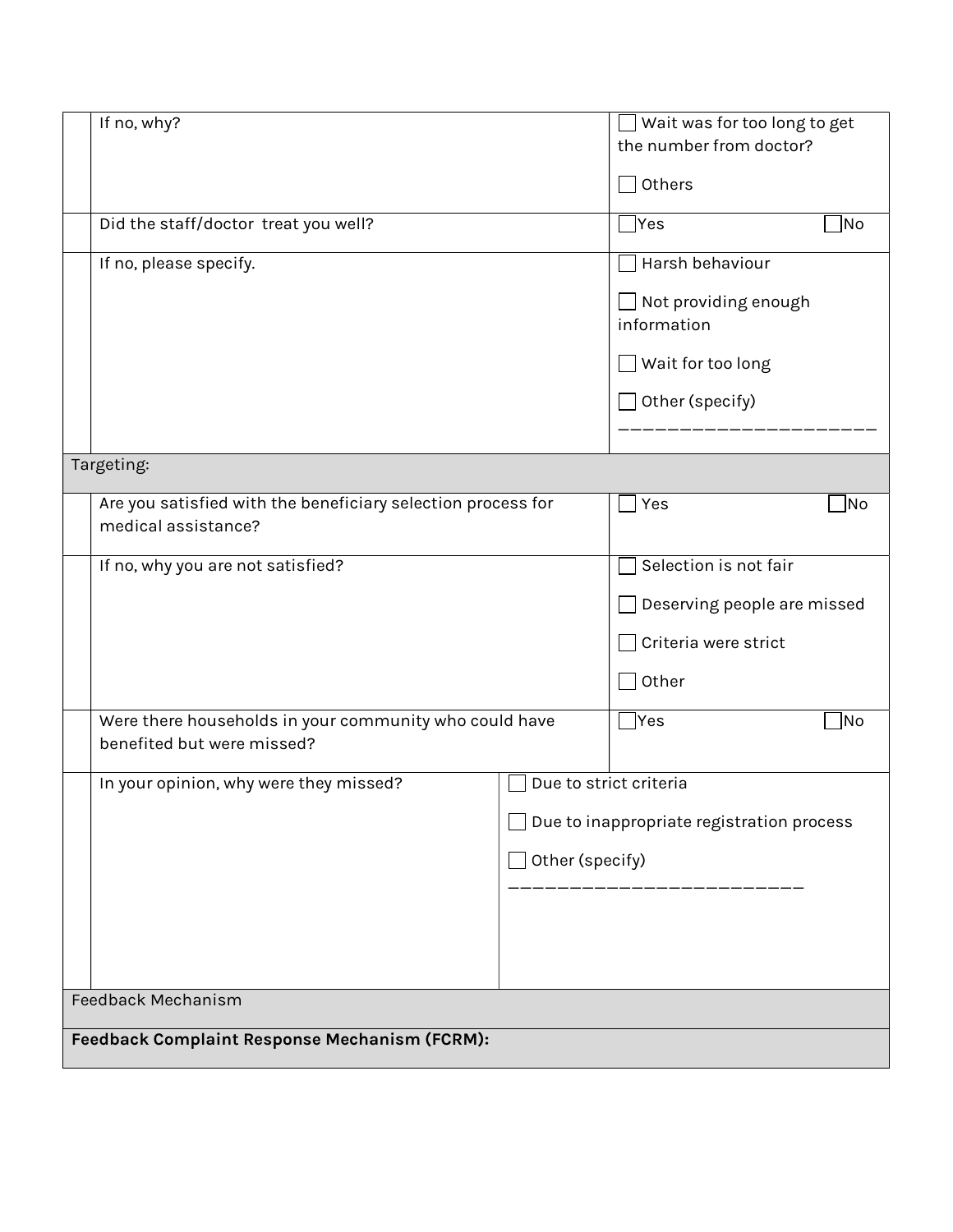| 1. | Do you have knowledge about the ways/channels to provide        |                  | Yes] | No             |
|----|-----------------------------------------------------------------|------------------|------|----------------|
|    | feedback and complaint to project staff/doctor?                 |                  |      |                |
| 2. | If yes, which channels?                                         | Field Staff      |      | Suggestion Box |
|    |                                                                 | Telephone Number |      | Help Desk      |
|    |                                                                 | other:           |      |                |
| 3. | Did you provide feedback or complaint?                          |                  | Yes  | No             |
| 4. | If yes, did you receive response to your feedback or complaint? |                  | Yes] | No             |
| 5. | If yes, was the response timely?                                |                  |      | No]            |
| 6. | If yes, are you satisfied with the response?                    |                  |      | No             |
| 7. | If no, why not?                                                 |                  |      |                |
| 8. | Do you have any other feedback you would like to share?         |                  |      |                |
| 9. | Observations/Remarks:                                           |                  |      |                |

| Did you receive information about the safety measures<br>regarding COVID-1? | Yes<br>No<br>$\bullet$                                                                |
|-----------------------------------------------------------------------------|---------------------------------------------------------------------------------------|
| If yes, where from you get the information?                                 | Radio<br>TV,<br>$\bullet$<br><b>IEC</b><br>$\bullet$<br>Session<br>$\bullet$<br>Other |